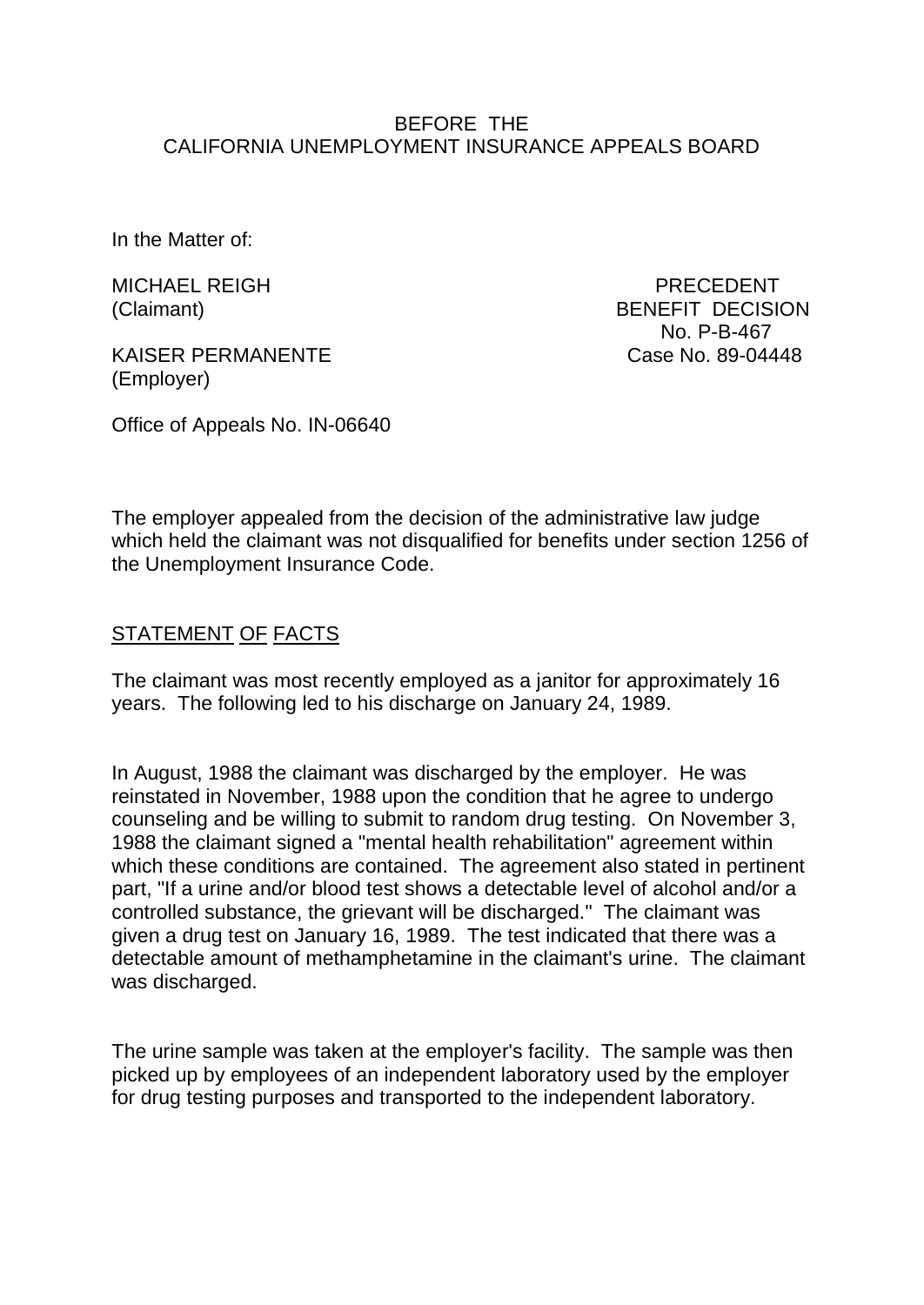### P-B-467

There is no evidence that there was a breach in the chain of custody or that the sample was tampered with. The sample was received by the independent laboratory in a sealed package with the employer's standard chain of custody form attached. The packet was not broken open until the sample was tested.

The toxicology manager of the independent laboratory reviewed the data on the sample analyzed at his facility and offered his testimony as an expert in the field of drug testing. He has a doctoral degree in analytical chemistry. He is one of fewer than 20 people in the State of California who is licensed as a director of clinical toxicology laboratories. He has directed the toxicology lab for the independent laboratory for approximately 10 years. He testified as follows.

A "detectable" level of drugs in the blood and/or urine follows the level indicated by federal guidelines which utilize the thresholds set by the National Institute on Drug Abuse. The "cutoff" point for methamphetamines is 500 nanograms per milliliter.

The initial drug screen indicated that the claimant's urine contained a detectable amount of methamphetamines. A confirming test was completed using a test more specifically designed to detect methamphetamines. Again, the test was positive. The employer's witness testified that when the laboratory finds two positive drug screens, as they did in this case, it will conduct a third confirmatory test; a gas chromotography-mass spectrometry test, which, according to the witness, is the most definitive test available for detecting the presence of drugs such as methamphetamines in the human body. The gas chromotography-mass spectrometry confirmed the presence of methamphetamines in the urine. Methamphetamine was detected at a level of 1494 nanograms per milliliter. The gas chromotography-mass spectrometry was then repeated along with the specific immunoassay screening, again giving a positive result for the presence of methamphetamines.

The witness further testified that it is possible on the initial screening that certain drugs such as Contac or Diatec, containing phenylpropanolamine, may produce a false positive; that is, a drug masquerading as methamphetamine causing a positive reading for that drug. He stated, however, that in this case the repeat screen was very specific in ascertaining the presence of methamphetamines in the claimant's urine. The witness did not believe it possible, given the multiple tests administered in this case, that any over-the-counter medication, or any drug manufactured naturally in the body, could masquerade as methamphetamine and cause a false positive reading.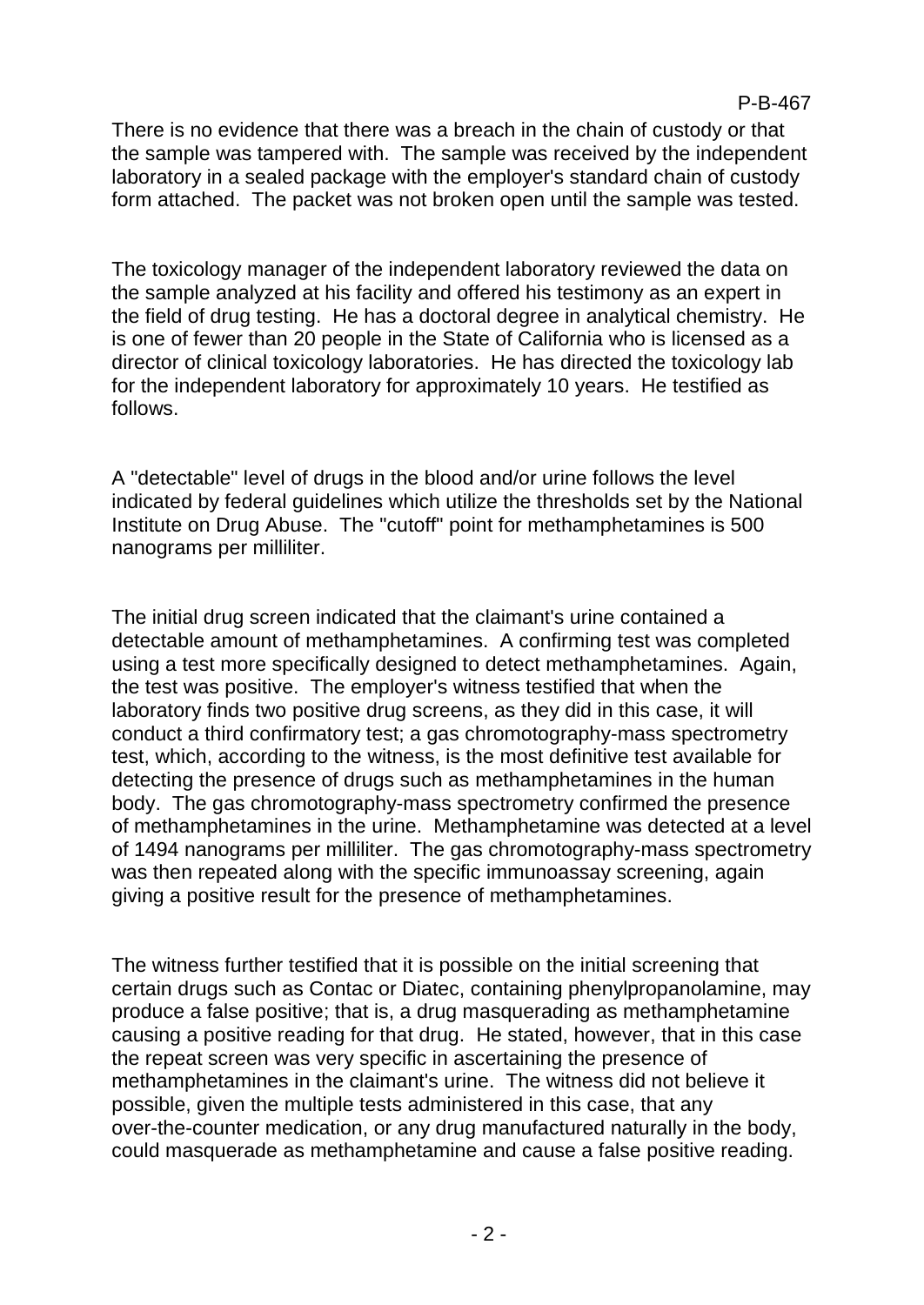The claimant testified that he had not taken amphetamines but that he had taken various over-the-counter medications to help clear his lungs following a fire in his home. The claimant previously had undergone lung surgery.

The administrative law judge concluded that since the sample was originally in the hands of the employer, the chain of custody was tainted and the sample potentially defective. He found that the sample could not be used as reliable evidence and that therefore the employer had not met its burden of proof to establish misconduct.

# REASONS FOR DECISION

Section 1256 of the Unemployment Insurance Code provides that an individual is disqualified for benefits if he or she has been discharged for misconduct connected with his or her most recent work.

Citing Maywood Glass Co. v. Stewart (1959), 170 Cal.App.2d 719, the California Unemployment Insurance Appeals Board in Precedent Decision P-B-3 defined "misconduct connected with the work" as a substantial breach by the claimant of an important duty or obligation owed the employer, wilful or wanton in character, and tending to injure the employer.

On the other hand, mere inefficiency, unsatisfactory conduct, poor performance as a result of inability or incapacity, isolated instances of ordinary negligence or inadvertence, or good faith errors in judgment or discretion, are not misconduct.

Section 1952 of the Unemployment Insurance Code provides in pertinent part that administrative law judges are not bound by common law or statutory rules of evidence or by technical or formal rules of procedure, but may conduct the hearings and appeals in such a manner as to ascertain the substantial rights of the parties.

An employee's deliberate disobedience of a lawful and reasonable instruction of the employer, related to the employer's business, is misconduct (Precedent Decision P-B-190).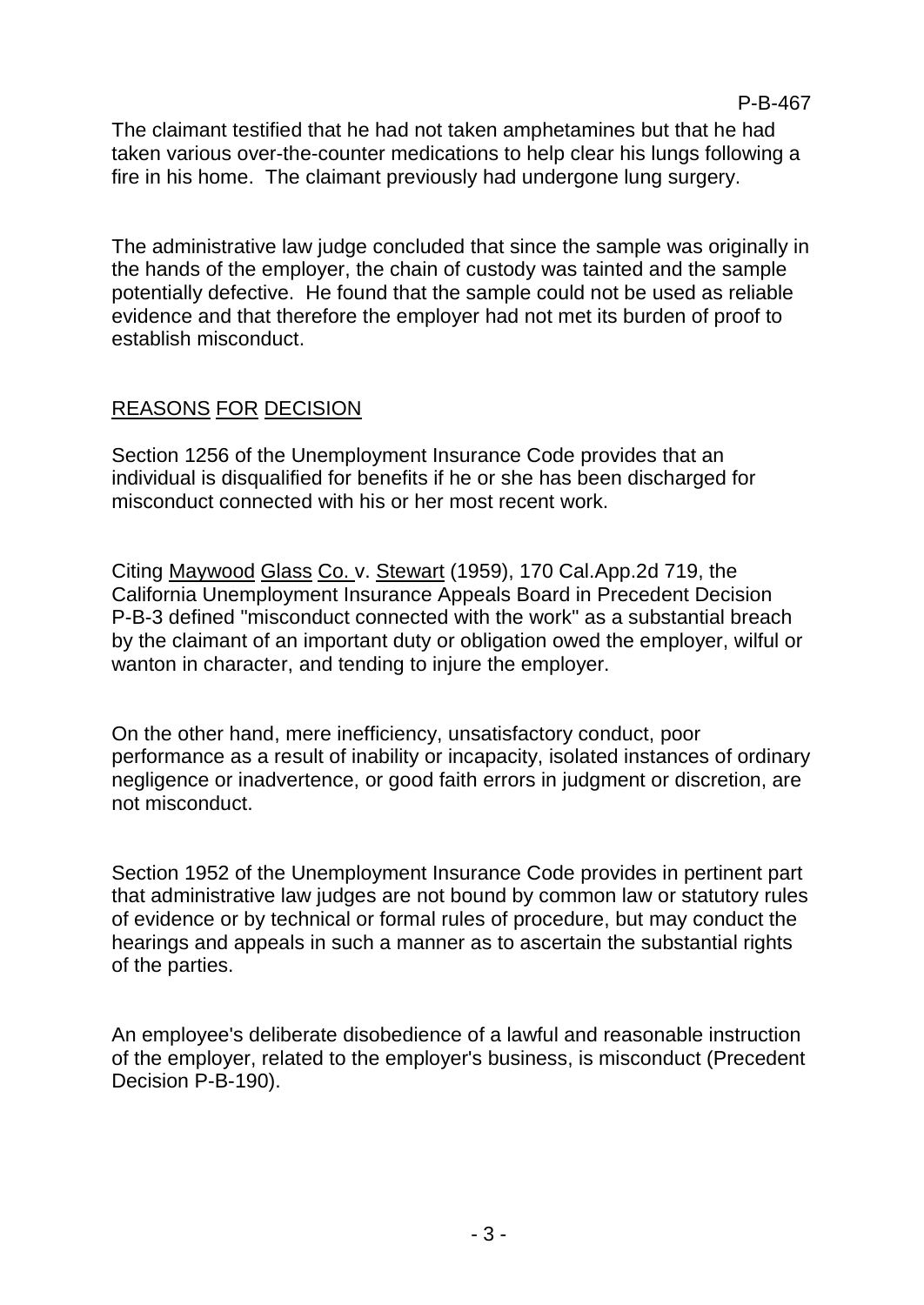In Precedent Decision P-B-221, the Appeals Board held that whether or not the claimant was specifically made aware of the existence of a rule against drinking on duty, such conduct evinced a disregard of the standard of behavior which the employer had the right to expect, and was not simply a good faith error in judgment or discretion. The claimant's discharge was for misconduct.

In Precedent Decision P-B-454 the Appeals Board found that for unemployment insurance law purposes, a drug test, using urine or blood samples, is a search and is subject to the constraints imposed by the United States and California Constitutions. The Appeals Board found drug testing a permissible encroachment on a worker's privacy when there was reasonable suspicion that a person working in an inherently dangerous occupation was in some way impaired.

We believe the case before us presents a different issue than that which faced the Appeals Board in P-B-454. In this case, the drug test had been administered. The claimant consented to the test. There was no evidence that the claimant was coerced into taking the test. The claimant entered into an agreement as a condition of his rehire that he would be subject to random drug testing. The employer has a rule that the presence of any detectable amount of a controlled substance found in an employee's body is cause for discharge. When the result of the test was made known to the claimant, he denied taking the drugs detected by the test. Had the claimant refused to take the test, we would be constrained to analyze this case pursuant to the principles the Appeals Board enumerated in Precedent Decision P-B-454. As the claimant consented to be tested, he waived any claim to the right of privacy occasioned by the intrusion of taking the drug test. The question before us is whether the claimant, because he tested positive for drugs, may be considered to have committed an act of misconduct under unemployment insurance law without a particularized suspicion prior to the test that he was under the influence of drugs at the workplace. We believe the answer to that question is yes.

We are aware that, with the possible exception of tests for "blood alcohol" levels, the result of a drug test may not with scientific precision establish whether or not an employee is impaired on the job. Although the precise level of impairment may be undetermined, impairment is the effect of the illegal substances identified in drug tests. Every employer and every employee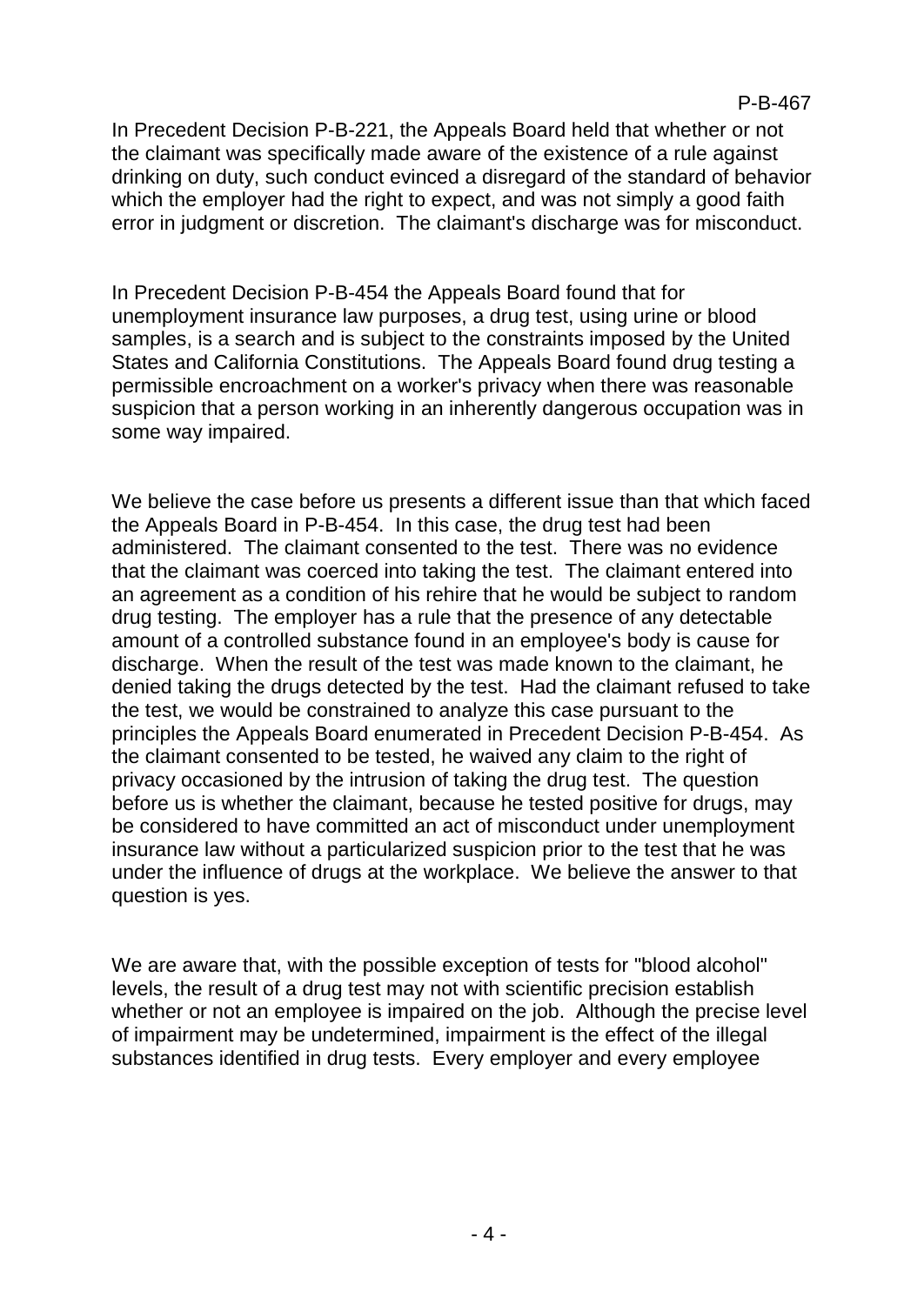has a vital interest in its workplace being drug free. The results of a properly administered drug test offer evidence of impairment. When an employee has engaged in illegal activity either on or off the job which caused him or her to test positive for illegal drugs, the impairment issue must not dominate (or control) the right of the employer or other employees to have and maintain a workplace free of illegal drugs in the bodies of any worker.

Additionally, we note that the courts have held that a valid consent eliminates the need for a warrant for probable cause. "Probable cause" to search an individual in the criminal law context is comparable to the "reasonable suspicion" required to compel an employee to take a blood test under Precedent Decision No. P-B-454. The courts have based their determinations as to what constitutes a valid consent on the totality of circumstances in an individual case, evaluating such factors as whether there were threats, or a show of force, leading to the consent (see United States v. Mendenhall, 446 U.S. 544). We state again that in the case before us the claimant consented to the test, thus eliminating the need for a "reasonable suspicion" by his employer that the claimant was impaired.

To find misconduct in a given case, the Board is not limited to the evidentiary standards that may be required to obtain a criminal conviction. There is no evidence that the chain of custody was broken in this case. There is no evidence the sample was tampered with. We therefore must reject the administrative law judge's conclusion that the fact that the chain of custody began with the sample being in the employer's custody taints that chain of custody. The weight of the evidence establishes that the sample that was examined was intact and had not been tampered with.

The detectable level utilized by the independent laboratory in this case was based upon the "cutoff" level recommended by the National Institute on Drug Abuse (NIDA). We take judicial notice that NIDA is a federal agency mandated to provide a national focus for the federal effort to increase knowledge and promote strategies to deal with the health problems and issues associated with drug abuse. A reading below the "cutoff" level means that the test will be characterized as negative. The term "detectable level" as used by professionals in the drug testing field is a term of art.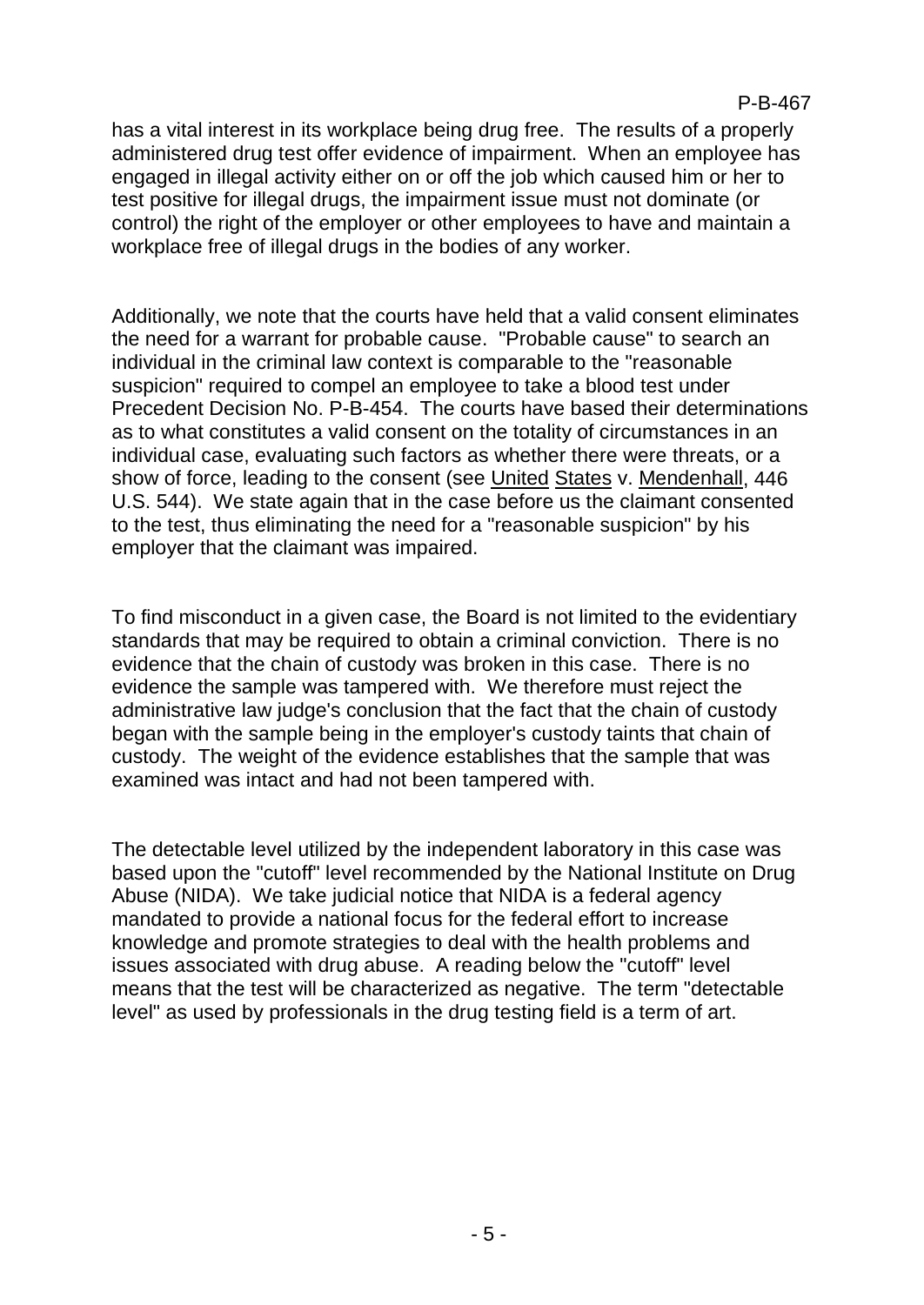Manufacturers of drug tests recommend cutoff levels between a positive and negative reading based upon the potential for inconsistencies of measuring drug concentrations below the indicated cutoff level. This is so even though the test may generally detect lower concentrations of the drug tested for (Miike and Hewitt, Accuracy and Reliability of Urine Drug Tests, U. of Kan. L. Rev. 366 (1988)). We accept as reasonable, the employer's reliance on NIDA's cutoff figure of 500 nanograms per milliliter as being the minimum detectable amount for testing positive for methamphetamines.

The claimant asserted at the hearing that certain drugs he was taking could have affected the test results. We find convincing the testimony of the employer's witness, eminently qualified in the area of drug testing, that given the testing done in the instant case, it was not possible for these drugs to have affected the sample.

The claimant signed an agreement which stated that if a detectable level of illegal drugs was found in his body, he could be discharged. We believe this agreement does not impose an unreasonable burden upon the claimant. The employer is quite reasonably requesting that this employee not engage in illegal activity which could affect his behavior and performance on the job. Furthermore, even in the absence of this specific agreement, we believe the employer's rule that its employees report to work without a detectable level of a controlled substance in their systems is a reasonable one provided the evidence would establish for each case that: the employee consented to be tested; the employer utilized a scientifically sound testing procedure; the chain of custody was secure; and "cutoff levels" for determining a detectable amount of an illegal drug are within standards generally recognized by the scientific community.

In this case, the claimant had prior knowledge that he could be tested for drugs at any time. He in fact consented to be tested. The test was scientifically sound and established that illegal drugs were present in the claimant's body at nearly three times the minimum detectable amount. We believe that by reporting to work with a detectable level of illegal drugs in his body, the claimant evinced a disregard of a standard of behavior which the employer had the right to expect. We conclude, therefore, that the claimant was discharged for misconduct.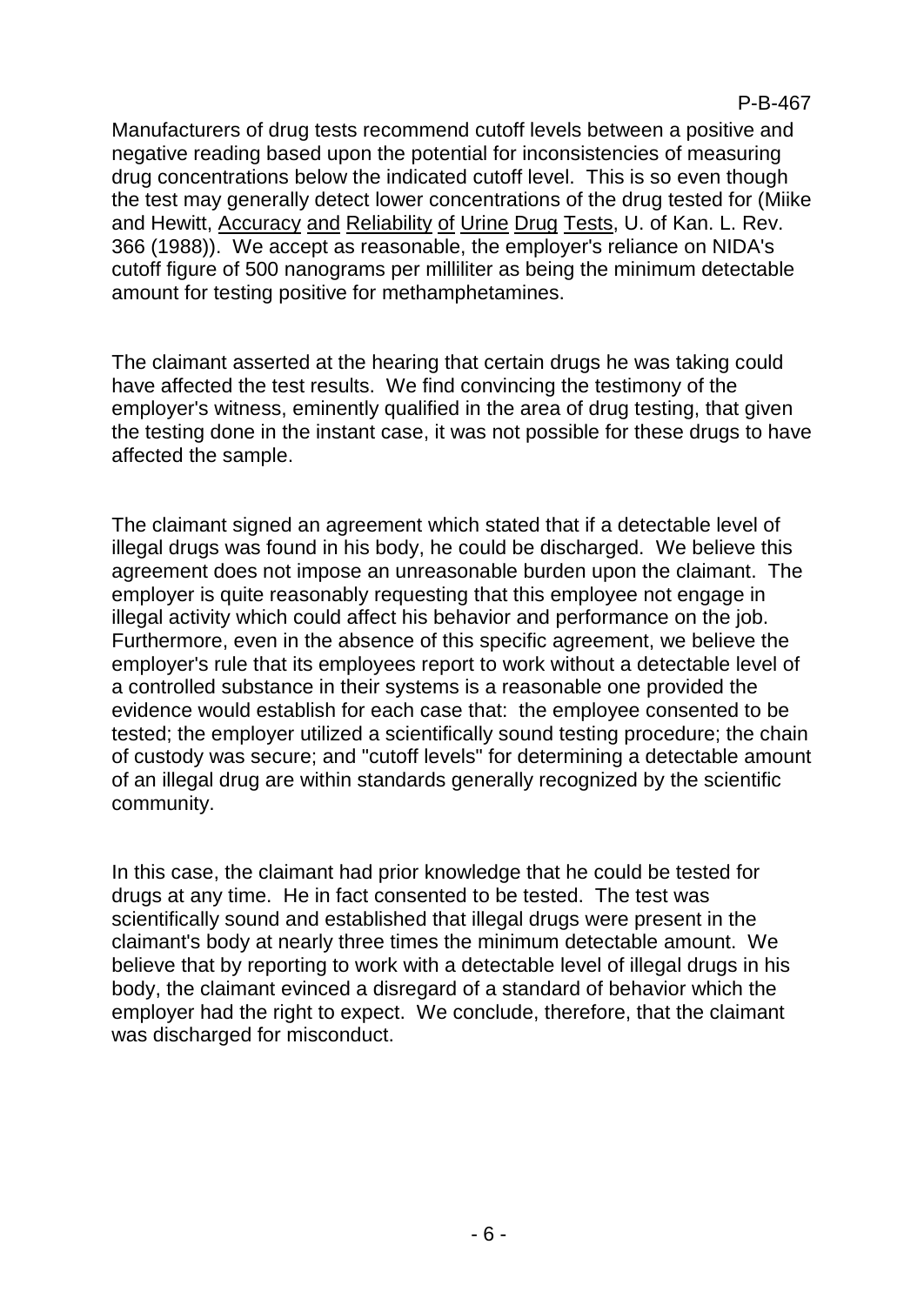## **DECISION**

The decision of the administrative law judge is reversed. The claimant is disqualified for benefits under section 1256 of the code.

Sacramento, California, November 2, 1989.

## CALIFORNIA UNEMPLOYMENT INSURANCE APPEALS BOARD

ROBERT L. HARVEY, Chairman

GEORGE E. MEESE

J. RICHARD GLADE

JAMES S. STOCKDALE

CHARLES W. WARD

DISSENTING - Written Opinion Attached:

LORETTA A. WALKER

DEBRA A. BERG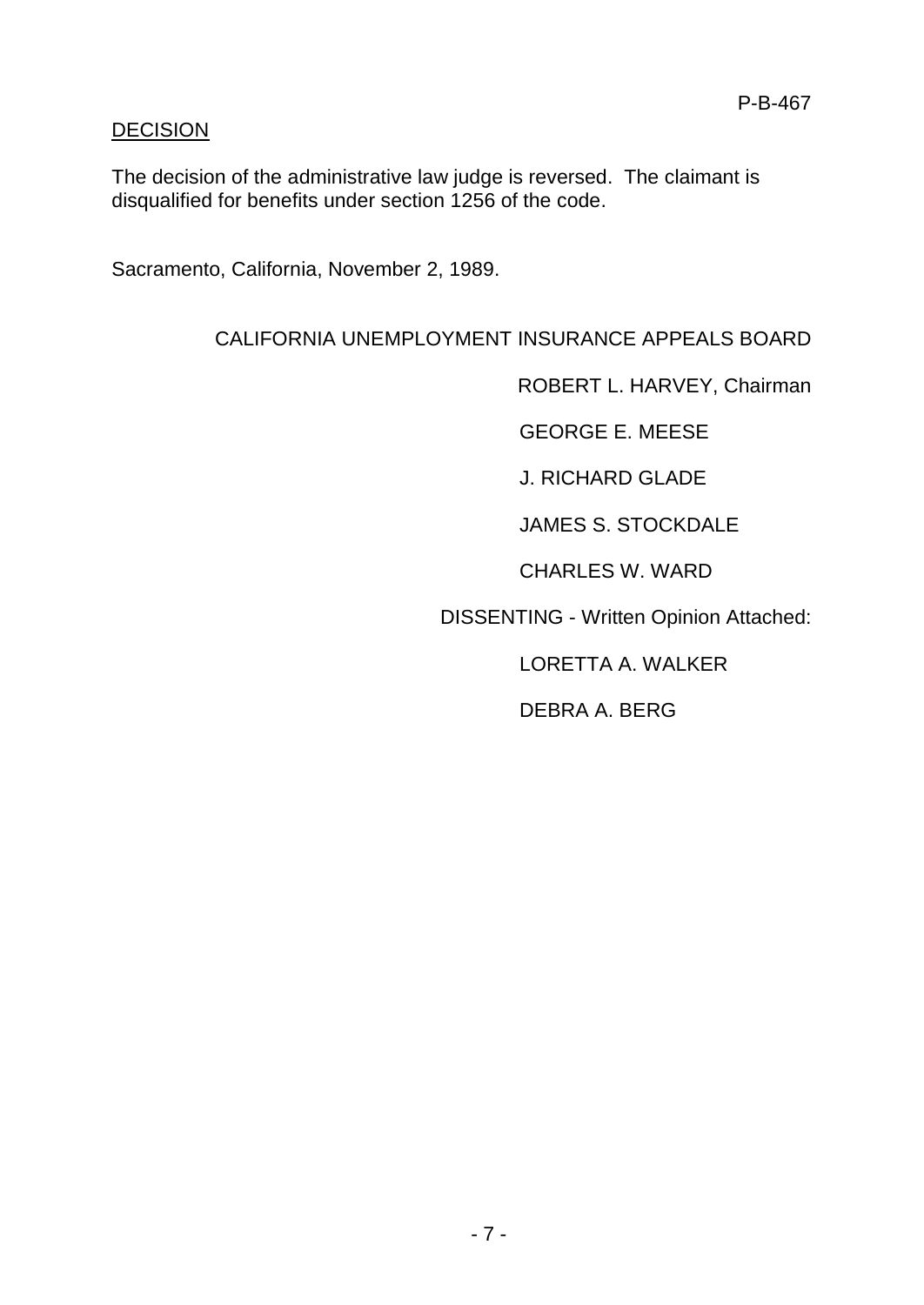## DISSENTING OPINION

We dissent.

We share the majority's concern for the evil of drugs in our society. We believe that drug testing, if carefully and appropriately utilized, is a useful tool in protecting employers and employees from the perils of having drug-impaired individuals in the workplace. However, our colleagues, in a well-intentioned attempt to combat drug abuse, have adopted an overreaching rule which intrudes upon the right of privacy and departs from principles to which we have previously adhered.

Every drug case of which we are aware has found a particularized suspicion of impairment, or a violation of safety rules, or a particular occurrence such as an accident, or public safety or other special circumstances inherent in the work, in order to create a basis for requiring an individual to submit to a drug test. We know of no jurisdiction that has passed on the issue of drug testing which has required less in concluding that an individual's conduct is sanctionable. These cases, several of which we cite in this dissent, have held that such circumstances justify this invasion of privacy occasioned by drug testing and provide the connection with work which gives the test results relevance. The majority, however, requires none of this. It holds simply that the mere presence in one's system of the metabolytes of a controlled substance, without more, is sufficient to establish misconduct.

In Precedent Decision P-B-454 the Appeals Board states that an employee may be tested if there is a reasonable suspicion that the employee is functioning with impaired ability and the employee is engaged in an inherently dangerous occupation. We believe the prudent and logical course in the case before us is to apply these criteria, as well as the test results, before we determine that there has been misconduct.

Without consideration of these additional factors we will unwisely depart from our long-held principle that there must be a nexus between the act of misconduct and the work performed (P-B-192). An individual may not be disqualified for unemployment benefits unless he or she has been discharged for misconduct connected with his or her most recent work (section 1256 of the Unemployment Insurance Code).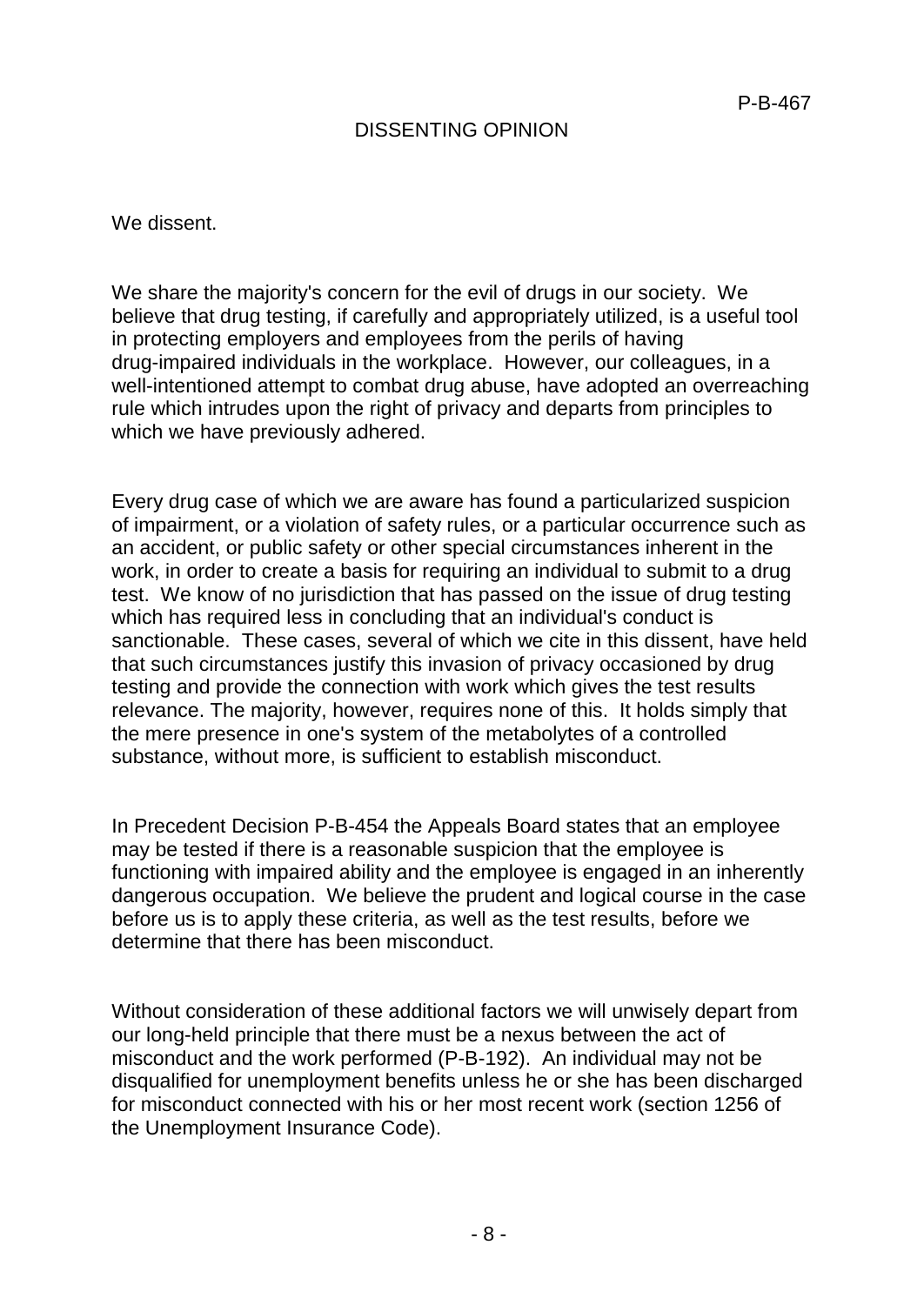The Board has previously followed this principal in cases involving off-duty illegal activity. In P-B-189 the claimant was discharged for repeated violations over a period of years of an employer's rule against gambling during working hours on the employer's premises following a warning that one more violation would result in discharge. The occasion for the discharge was gambling which occurred away from the employer's premises while the claimant was on a leave of absence. The Appeals Board held that the discharge was not for misconduct connected with the claimant's work.

In Precedent Decision P-B-191 the claimant, a federal employee, was discharged following conviction on a charge of drunk driving pursuant to a regulation prescribing dismissal for "serious misconduct while off duty." The Appeals Board held that the claimant was discharged for reasons other than misconduct connected with the most recent work, and was not disqualified under section 1256 of the code.

Therefore, we find insufficient justification for the majority's departure from the requirement that there be a direct and proximate causal relationship between specific acts of misconduct and the discharge.

In the case before us the only evidence of misconduct is the result of the drug test. There is no evidence that the claimant was "under the influence" of a controlled substance. Furthermore, the evidence of record is clearly insufficient to establish impairment on the job.

The majority acknowledges that a drug test cannot establish impairment. It cannot establish when a person may have ingested a drug. It may take days or weeks from the time of ingestion for certain drugs to be eliminated from the body. Assuming that a test is scrupulously administered and the results unflawed, the test will only show that at sometime in the past the individual ingested a drug. Consequently, it is as likely as not that a tested individual would have taken a controlled substance on his own time and off the employer's premises.

Assuming the claimant took a controlled drug on his own time, we have no evidence that it affected his job. If we applied the "reasonable suspicion" test of P-B-454 there would be no misconduct for there would be no reasonable suspicion that the claimant was impaired before he was tested. In addition, the claimant was employed as a janitor, not an inherently dangerous job.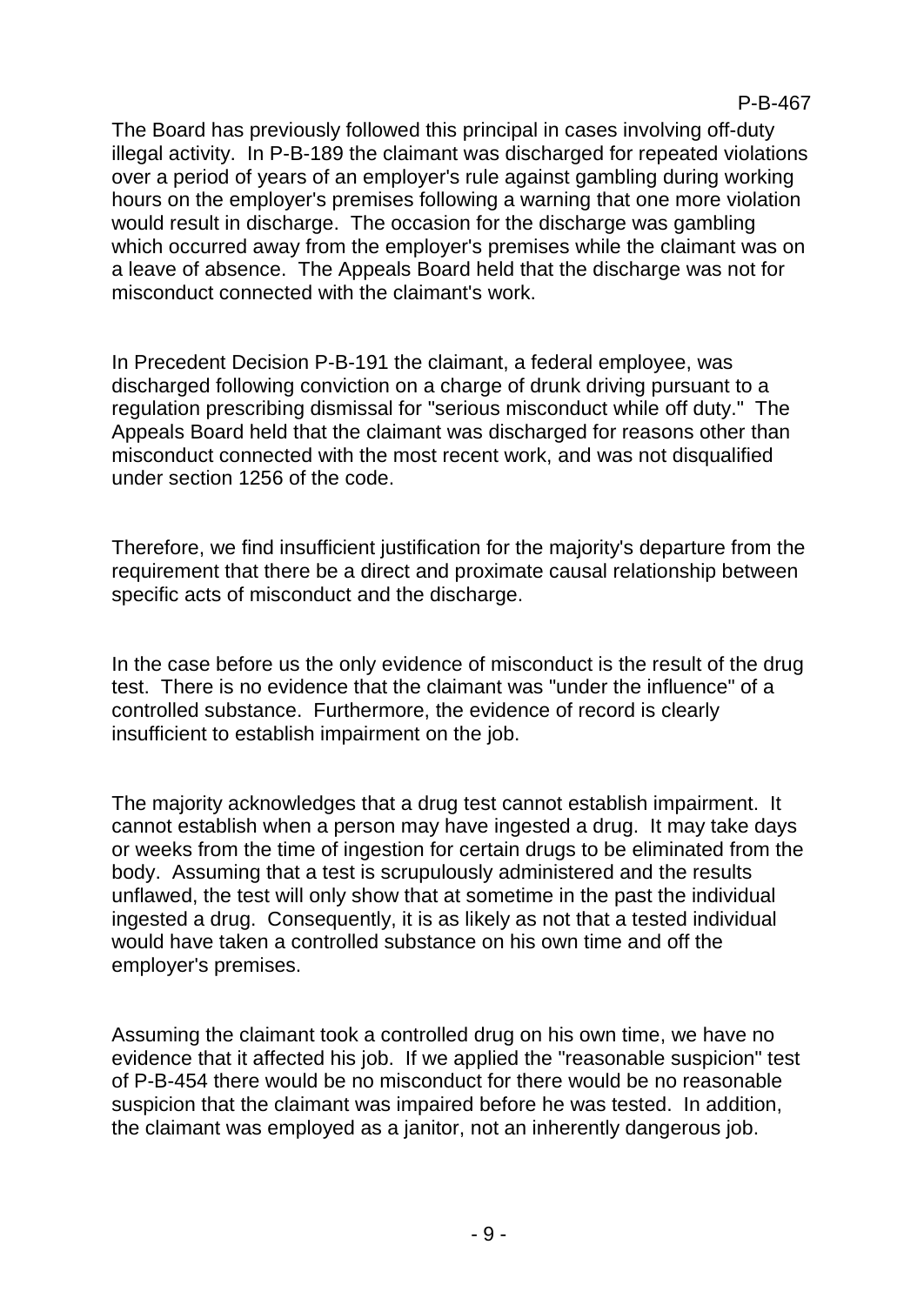Absent evidence of impairment we see no legitimate employer interest in testing the claimant for drugs and do not believe the subsequent positive test result can justify the intrusion upon the claimant's right to privacy.

Beyond the requirements that there be "reasonable suspicion of impairment" prior to requiring an employee to undergo a drug test, the claimant has a constitutionally protected right to privacy. In P-B-454 the Appeals Board acknowledged and affirmed the existence of a constitutionally protected right of privacy in the context of unemployment insurance law.

The majority decision in the instant matter finds that the claimant "consented" to be tested, obviating the necessity of analyzing the issue of the encroachment upon the claimant's right to privacy. We must disagree with our colleagues in the majority that the claimant consented to be tested.

The court upheld in Nat'l Federation of Fed. Employees v. Weinberger, 818 F. 2d 935 (D.C. Cir. 1987) that a search which is otherwise unreasonable cannot be redeemed by the "exaction of a consent to the search as a condition of employment."

The court in McDonnell v. Hunter, 809 F. 2d 1302 (8th Cir. 1987) stated, "advance consent to future unreasonable searches is not a reasonable condition of employment." In Railway Labor Executives Assn v. Burnley, 839 F. 2d 575 (9th Cir. 1988) the court states, "When a search has been determined to be constitutionally unreasonable the consent feature cannot save it."

We find that the claimant had no choice but to agree to the random testing condition or not be rehired. This was forced consent. We do not believe the claimant could freely consent to a test under these conditions.

P-B-454 states that the employer's interest in providing a safe workplace supersedes the claimant's right to privacy, and he may be tested for drugs only if he works in an inherently dangerous occupation. As was stated previously, the claimant was employed as a janitor, which is neither an inherently dangerous occupation, nor one that would be at risk to the public if a controlled substance were found in the claimant's system. In cases where the courts have approved random drug testing in the workplace the nature of the occupation has always been a factor taken into consideration.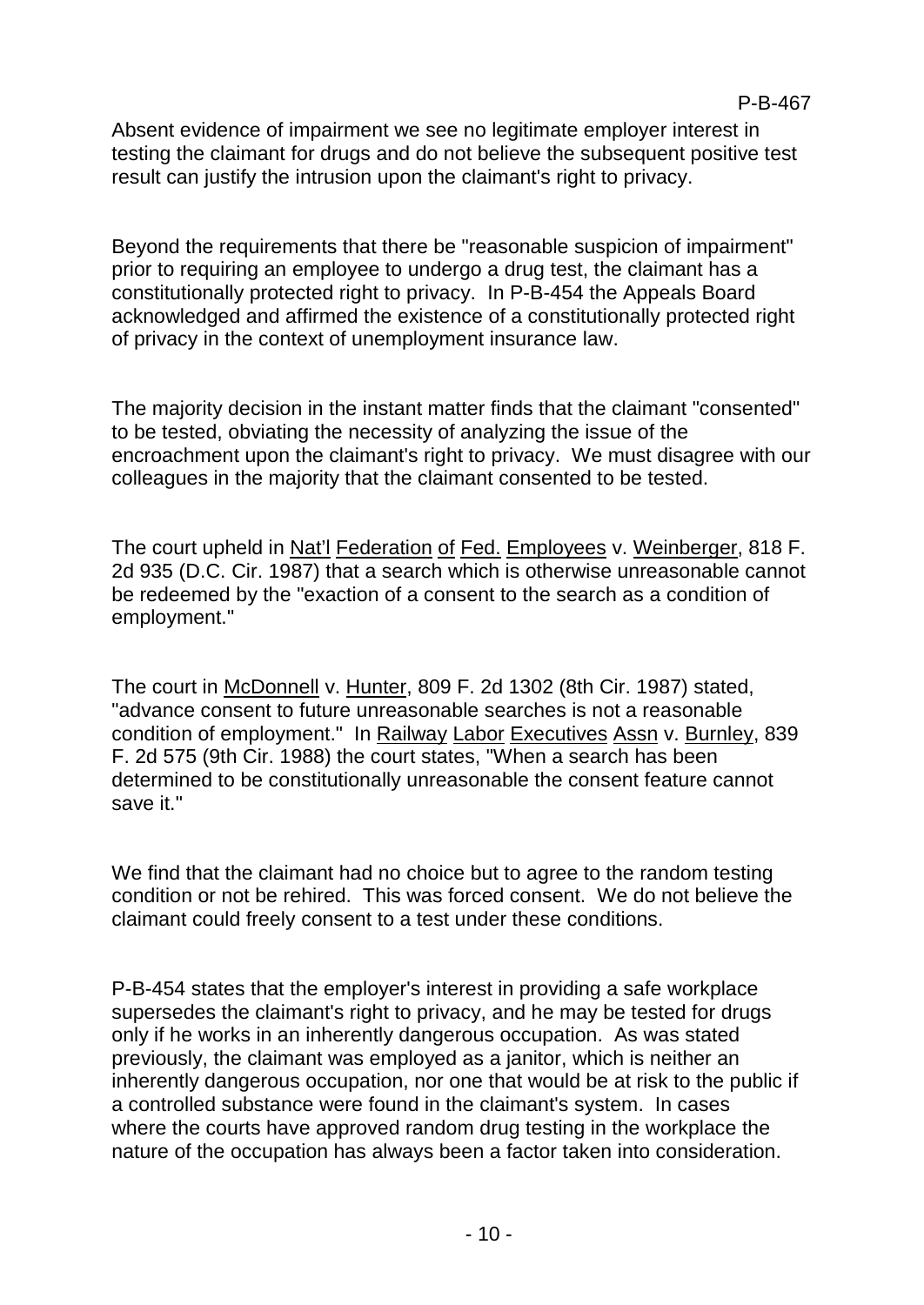P-B-467

In Skinner v. Railway Labor Exec's, 109 S. Ct. 1402 (1989), the U.S. Supreme Court found that the safety of the railroad traveling public and fellow railroad employees superseded any right to privacy which would be encroached upon by a drug test. The court used similar analyses in Natl Treasury Employees Union v. Von Rabb, 109 S. Ct. 1384, dealing with law enforcement workers in the Customs Service; in McDonnell (Supra), with prison guards; and in Division 241, Amalgamated Transit Union v. Suscy, 588 F .2d, 1264 (7th Cir.), with bus drivers.

We note that the majority in this case has accepted NIDA's standard as to what constitutes a detectable level of controlled substance present in an individual's body. The record does not disclose the basis for the NIDA standard. Moreover, the general rule to be promulgated by the majority that the "cut-off levels be within standards generally recognized by the scientific community", we believe to be unworkably broad. There is a lack of consensus regarding "cut-off" levels in the scientific community. While NIDA's standard may be reasonable, other laboratories may be using a cut-off level higher or lower than NIDA's. Forgetting that this lack of consistency is illustrative of the unreliability of many drug testing programs, we cannot accept that a person may be considered to have tested positive under one standard and therefore disqualified, and negative under another standard and not disqualified, when he or she has the same level of drugs in his or her system.

The majority's findings which are based on NIDA's standard are suspect for another reason. The NIDA's standard was taken into the record by the majority under the guise of judicial notice, with no opportunity for the parties to object or even to argue its relevancy. Under our view, this is not the proper subject for judicial notice. This has the effect of denying the claimant due process of law.

We doubt that the majority's reasoning is founded upon the NIDA standard, in any case. The apparent standard of testing for amphetamines and methamphetamines, which in some circumstances are legal drugs, is 500 nanograms per mililiter. Thus, according to the majority's logic, would someone who tested positive at the level of 499 nanograms not be disqualified?